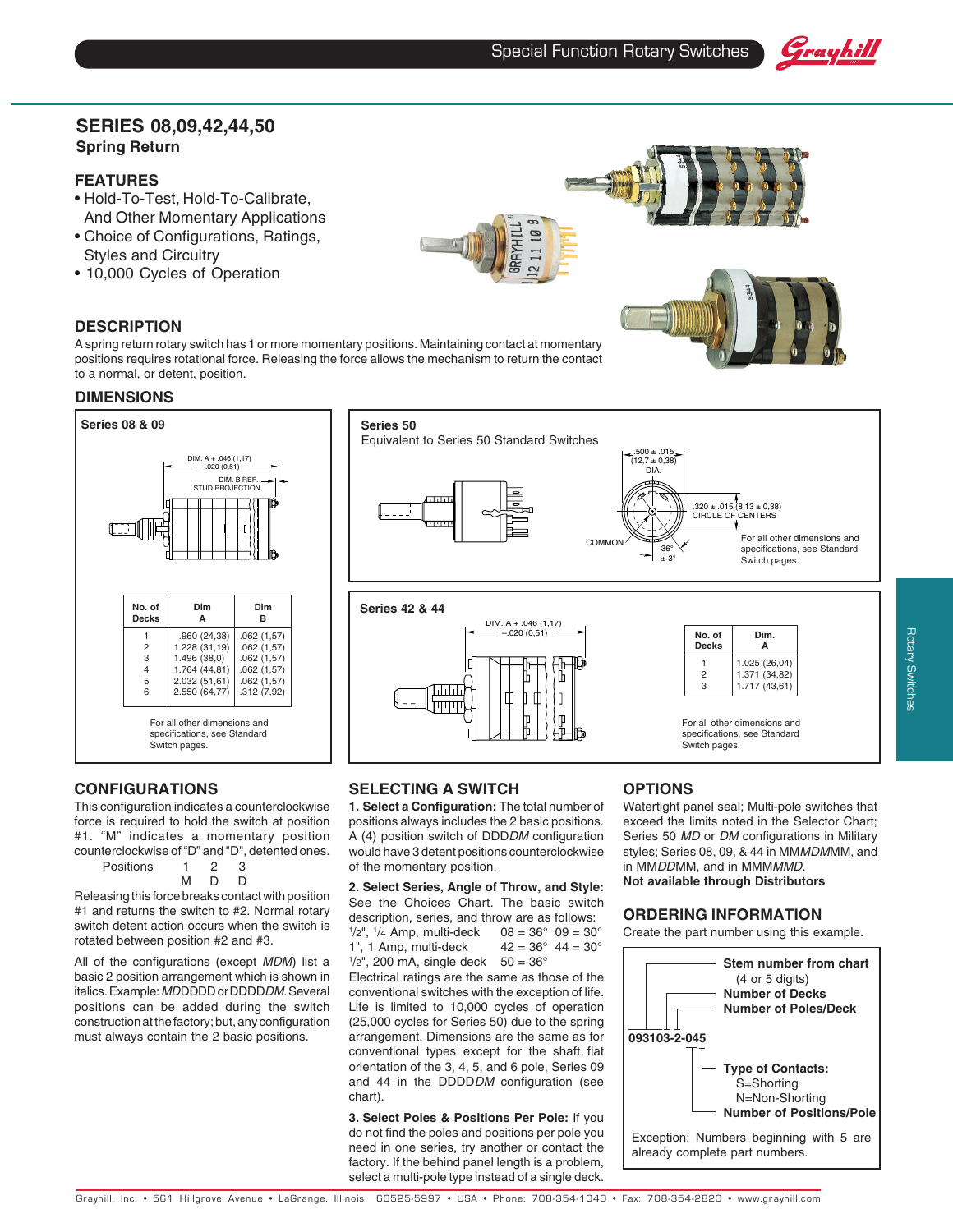

# **CHOICES AND LIMITATIONS**

| Con-<br>figur-<br>ation | Conven-<br>tional<br>Switch | <b>Description</b><br>Of<br><b>Style</b> | <b>Spring Return</b><br><b>Stem Number</b><br>(See Ordering Info.) | No.<br>Of<br>Decks                                | <b>Poles</b><br>Per<br>Deck             | <b>Positions Per</b><br>Pole & Contact<br>Type                                                  | <b>Location Of</b><br>Unique Position,<br><b>Detent or Momentary</b>          | Term.<br>Opp.<br>Flat**                    |
|-------------------------|-----------------------------|------------------------------------------|--------------------------------------------------------------------|---------------------------------------------------|-----------------------------------------|-------------------------------------------------------------------------------------------------|-------------------------------------------------------------------------------|--------------------------------------------|
| <b>DDDDDM</b>           | 08A36                       | Standard                                 | 08317                                                              | $1$ to $6$<br>$1$ to $3$                          | 1<br>2                                  | 02 to 05 (N or S)<br>02 to 05 (N or S)                                                          | M 5<br>M 5, 10                                                                | 5<br>5                                     |
|                         | 09A30                       | Standard                                 | 09310                                                              | 1 to 6<br>1 to 3<br>1 or $2$<br>1<br>$\mathbf{1}$ | 1<br>$\overline{c}$<br>3<br>4<br>5 or 6 | 02 to 06 (N or S)<br>02 to 06 (N or S)<br>02 to 04 (N or S)<br>02 or 03 (N or S)<br>02 (N or S) | M 6<br>M 6, 12<br>M 4, 8, 12<br>M 3, 6, 9, 12<br>M 2, 4, 6, 8, 10, 12         | 6<br>6<br>4<br>3<br>2                      |
|                         | 42A36                       | Standard                                 | 42349                                                              | $1$ to $3$<br>1                                   | 1<br>2                                  | 02 to 05 (N or S)<br>02 to 05 (N or S)                                                          | M 5<br>M 5, 10                                                                | 5<br>5                                     |
|                         | 42M36                       | Military                                 | 42352                                                              | $1$ to $3$<br>1                                   | 1<br>2                                  | 02 to 05 (N or S)<br>02 to 05 (N or S)                                                          | M <sub>5</sub><br>M 5, 10                                                     | 5<br>5                                     |
|                         | 44A30                       | Standard                                 | 44346                                                              | $1$ to $3$<br>1                                   | 1<br>2                                  | 02 to 06 (N or S)<br>02 to 06 (N or S)                                                          | M <sub>6</sub><br>M 6, 12                                                     | 6<br>6                                     |
|                         | 44M30                       | Military                                 | 44350                                                              | $1$ to $3$<br>1                                   | 1<br>2                                  | 02 to 06 (N or S)<br>02 to 06 (N or S)                                                          | M <sub>6</sub><br>M 6, 12                                                     | 6<br>6                                     |
| <b>MDDDDD</b>           | 08A36                       | Standard                                 | 08319                                                              | $1$ to $6$<br>$1$ to $3$                          | 1<br>$\overline{c}$                     | 02 to 05 (N or S)<br>02 to 05 (N or S)                                                          | M 1<br>M 1, 6                                                                 | 1<br>$\mathbf{1}$                          |
|                         | 09A30                       | Standard                                 | 09312                                                              | 1 to 6<br>1 to 3<br>1 or $2$<br>1<br>$\mathbf{1}$ | 1<br>$\mathsf{2}\,$<br>3<br>4<br>5 or 6 | 02 to 06 (N or S)<br>02 to 06 (N or S)<br>02 to 04 (N or S)<br>02 or 03 (N or S<br>02 (N or S)  | M <sub>1</sub><br>M 1, 7<br>M 1, 5, 9<br>M 1, 4, 7, 10<br>M 1, 3, 5, 7, 9, 11 | 1<br>1<br>1<br>1<br>$\mathbf{1}$           |
|                         | 09M30                       | Military                                 | 09356                                                              | $1$ to $3$<br>1<br>$\mathbf{1}$                   | 1<br>2<br>3                             | 02 to 06 (N or S)<br>02 to 06 (N or S)<br>02 to 04 (N or S)                                     | M 1<br>M 1, 7<br>M 1, 5, 9                                                    | $\mathbf{1}$<br>1<br>$\mathbf{1}$          |
|                         | 42A36                       | Standard                                 | 42350                                                              | $1$ to $3$<br>1                                   | 1<br>$\overline{c}$                     | 02 to 05 (N or S)<br>02 to 05 (N or S)                                                          | M <sub>1</sub><br>M 1, 6                                                      | 1<br>$\mathbf{1}$                          |
|                         | 42M36                       | Military                                 | 42353                                                              | 1 to 3<br>1                                       | 1<br>$\overline{c}$                     | 02 to 05 (N or S)<br>02 to 05 (N or S)                                                          | M <sub>1</sub><br>M 1, 6                                                      | $\mathbf{1}$<br>$\mathbf{1}$               |
|                         | 44A30                       | Standard                                 | 44312                                                              | $1$ to $3$<br>1                                   | 1<br>$\overline{2}$                     | 02 to 06 (N or S)<br>02 to 06 (N or S)                                                          | M 1<br>M 1, 7                                                                 | $\mathbf{1}$<br>1                          |
|                         | 44M30                       | Military                                 | 44351                                                              | $1$ to $3$<br>$\mathbf{1}$                        | 1<br>2                                  | 02 to 06 (N or S)<br>02 to 06 (N or S)                                                          | M <sub>1</sub><br>M 1, 7                                                      | 1<br>$\mathbf{1}$                          |
| <i><b>MDM</b></i>       | 50A36                       | Std., Solder Lug                         | 503265-1-03N*                                                      | $\mathbf{1}$                                      | 1                                       | 03N                                                                                             | D <sub>2</sub>                                                                | 2                                          |
|                         | 50P36                       | Std., PC Mount                           | 503267-1-03N*                                                      | $\mathbf{1}$                                      | 1                                       | 03N                                                                                             | D <sub>2</sub>                                                                | 2                                          |
|                         | 8A36                        | Standard                                 | 08316                                                              | 1 to $6$<br>$1$ to $3$                            | 1<br>$\overline{c}$                     | 03 (N or S)<br>03 (N or S)                                                                      | D <sub>2</sub><br>D 2, 7                                                      | 2<br>$\overline{2}$                        |
|                         | 9A30                        | Standard                                 | 09311                                                              | 1 to 6<br>$1$ to $3$<br>1 or 2<br>1               | 1<br>2<br>3<br>4                        | 03 (N or S)<br>03 (N or S)<br>03 (N or S)<br>03 (N or S)                                        | D 2<br>D 2, 8<br>D 2, 6, 10<br>D 2, 5, 8, 11                                  | $\overline{2}$<br>$\overline{c}$<br>2<br>2 |
|                         | 42A36                       | Standard                                 | 42348                                                              | 1 to 3<br>$\mathbf{1}$                            | 1<br>$\sqrt{2}$                         | 03 (N or S)<br>03 (N or S)                                                                      | D 2<br>D 2, 7                                                                 | $\overline{c}$<br>2                        |
|                         | 42M36                       | Military                                 | 42351                                                              | $1$ to $3$<br>1                                   | 1<br>$\sqrt{2}$                         | 03 (N or S)<br>03 (N or S)                                                                      | D 2<br>D 2, 7                                                                 | $\overline{2}$<br>2                        |
|                         | 44A30                       | Standard                                 | 44345                                                              | 1 to $3$<br>1                                     | 1<br>2                                  | 03 (N or S)<br>03 (N or S)                                                                      | D <sub>2</sub><br>D <sub>2</sub> , 8                                          | $\overline{2}$<br>2                        |
|                         | 44M30                       | Military                                 | 44349                                                              | 1 to $3$<br>1                                     | 1<br>$\overline{c}$                     | 03 (N or S)<br>03 (N or S)                                                                      | D <sub>2</sub><br>D <sub>2</sub> , 8                                          | $\overline{2}$<br>$\overline{2}$           |

\*This is a complete (not stem) part number. \*\*Terminal opposite shaft flat when switch is in its unique (detent or momentary) position.

**Available from your local Grayhill Distributor** For prices and discounts, contact a local Sales Office, an authorized local Distributor, or Grayhill.